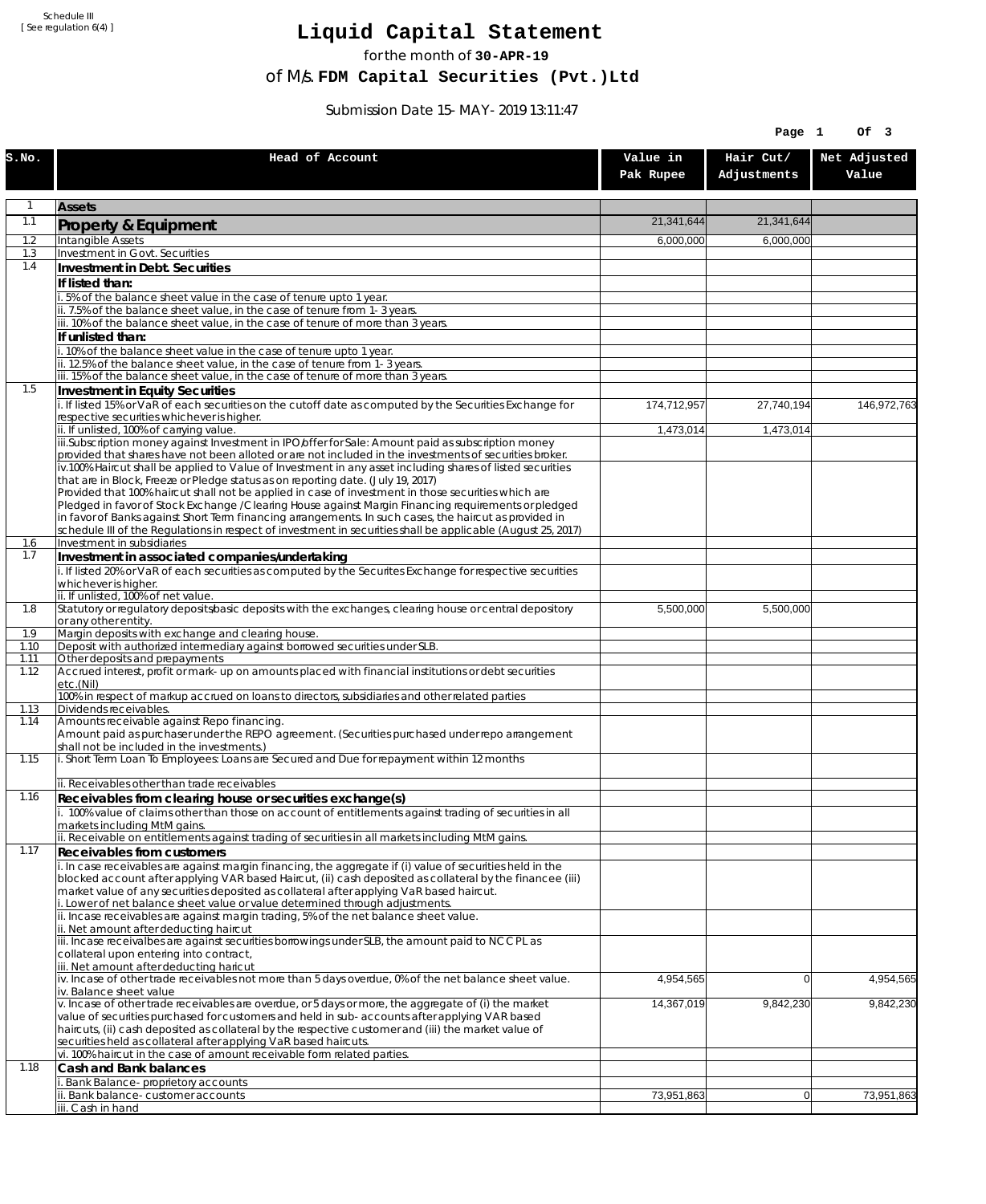Schedule III [ See regulation 6(4) ]

## **Liquid Capital Statement**

for the month of **30-APR-19**

of M/s. **FDM Capital Securities (Pvt.)Ltd**

Submission Date 15-MAY-2019 13:11:47

|                |                                                                                                                                                                                                                                                                                                                                                                                                                |                       | Page 2                   | OF <sub>3</sub>       |
|----------------|----------------------------------------------------------------------------------------------------------------------------------------------------------------------------------------------------------------------------------------------------------------------------------------------------------------------------------------------------------------------------------------------------------------|-----------------------|--------------------------|-----------------------|
| S.NO.          | Head of Account                                                                                                                                                                                                                                                                                                                                                                                                | Value in<br>Pak Rupee | Hair Cut/<br>Adjustments | Net Adjusted<br>Value |
| 1.19           | <b>Total Assets</b>                                                                                                                                                                                                                                                                                                                                                                                            | 302,301,062           | 71,897,082               | 235,721,421           |
| $\overline{2}$ | Liabilities                                                                                                                                                                                                                                                                                                                                                                                                    |                       |                          |                       |
| 2.1            | Trade Payables                                                                                                                                                                                                                                                                                                                                                                                                 |                       |                          |                       |
|                | Payable to exchanges and clearing house                                                                                                                                                                                                                                                                                                                                                                        |                       |                          |                       |
|                | ii. Payable against leveraged market products<br>iii. Payable to customers                                                                                                                                                                                                                                                                                                                                     | 73,857,705            | $\mathbf{0}$             | 73,857,705            |
| 2.2            | <b>Current Liabilities</b>                                                                                                                                                                                                                                                                                                                                                                                     |                       |                          |                       |
|                | . Statutory and regulatory dues                                                                                                                                                                                                                                                                                                                                                                                |                       |                          |                       |
|                | ii. Accruals and other payables<br>iii. Short-term borrowinas                                                                                                                                                                                                                                                                                                                                                  | 58.450.750            | $\mathbf{0}$             | 58,450,750            |
|                | iv. Current portion of subordinated loans                                                                                                                                                                                                                                                                                                                                                                      |                       |                          |                       |
|                | v. Current portion of long term liabilities<br>vi. Deferred Liabilities                                                                                                                                                                                                                                                                                                                                        |                       |                          |                       |
|                | vii. Provision for bad debts                                                                                                                                                                                                                                                                                                                                                                                   |                       |                          |                       |
|                | viii. Provision for taxation                                                                                                                                                                                                                                                                                                                                                                                   |                       |                          |                       |
| 2.3            | ix. Other liabilities as per accounting principles and included in the financial statements<br>Non-Current Liabilities                                                                                                                                                                                                                                                                                         |                       |                          |                       |
|                | i. Long-Term financing                                                                                                                                                                                                                                                                                                                                                                                         |                       |                          |                       |
|                | a. Long-Term financing obtained from financial instituion: Long term portion of financing obtained from<br>a financial institution including amount due against finance lease                                                                                                                                                                                                                                  |                       |                          |                       |
|                | b. Other long-term financing                                                                                                                                                                                                                                                                                                                                                                                   |                       |                          |                       |
|                | ii. Staff retirement benefits<br>iii. Advance against shares for Increase in Capital of Securities broker: 100% haircut may be allowed in                                                                                                                                                                                                                                                                      |                       |                          |                       |
|                | respect of advance against shares if:                                                                                                                                                                                                                                                                                                                                                                          |                       |                          |                       |
|                | a. The existing authorized share capital allows the proposed enhanced share capital<br>b. Boad of Directors of the company has approved the increase in capital                                                                                                                                                                                                                                                |                       |                          |                       |
|                | c. Relevant Regulatory approvals have been obtained                                                                                                                                                                                                                                                                                                                                                            |                       |                          |                       |
|                | d. There is no unreasonable delay in issue of shares against advance and all regulatory requirements                                                                                                                                                                                                                                                                                                           |                       |                          |                       |
|                | relating to the increase in paid up capital have been completed.<br>e. Auditor is satisfied that such advance is against the increase of capital.                                                                                                                                                                                                                                                              |                       |                          |                       |
|                | iv. Other liabilities as per accounting principles and included in the financial statements                                                                                                                                                                                                                                                                                                                    |                       |                          |                       |
| 2.4            | <b>Subordinated Loans</b>                                                                                                                                                                                                                                                                                                                                                                                      |                       |                          |                       |
|                | . 100% of Subordinated loans which fulfill the conditions specified by SECP are allowed to be deducted:<br>The Schedule III provides that 100% haircut will be allowed against subordinated Loans which fulfill the<br>conditions specified by SECP. In this regard, following conditions are specified:<br>a. Loan agreement must be executed on stamp paper and must clearly reflect the amount to be repaid |                       |                          |                       |
|                | after 12 months of reporting period<br>b. No haircut will be allowed against short term portion which is repayable within next 12 months.<br>c. In case of early repayment of loan, adjustment shall be made to the Liquid Capital and revised Liquid<br>Capital statement must be submitted to exchange.                                                                                                      |                       |                          |                       |
|                | ii. Subordinated loans which do not fulfill the conditions specified by SECP                                                                                                                                                                                                                                                                                                                                   |                       |                          |                       |
| 2.5            | <b>Total Liabilites</b>                                                                                                                                                                                                                                                                                                                                                                                        | 132,308,455           | $\mathbf{0}$             | 132,308,455           |
| 3              | Ranking Liabilities Relating to:                                                                                                                                                                                                                                                                                                                                                                               |                       |                          |                       |
| 3.1            | Concentration in Margin Financing                                                                                                                                                                                                                                                                                                                                                                              |                       |                          |                       |
|                | The amount calculated client-to- client basis by which any amount receivable from any of the                                                                                                                                                                                                                                                                                                                   |                       |                          |                       |
| 3.2            | financees exceed 10% of the aggregate of amounts receivable from total financees.<br>Concentration in securites lending and borrowing                                                                                                                                                                                                                                                                          |                       |                          |                       |
|                | The amount by which the aggregate of:                                                                                                                                                                                                                                                                                                                                                                          |                       |                          |                       |
|                | (i) Amount deposited by the borrower with NCCPL                                                                                                                                                                                                                                                                                                                                                                |                       |                          |                       |
|                | (Ii) Cash margins paid and<br>(iii) The market value of securities pledged as margins exceed the 110% of the market value of shares                                                                                                                                                                                                                                                                            |                       |                          |                       |
|                | borrowed                                                                                                                                                                                                                                                                                                                                                                                                       |                       |                          |                       |
| 3.3            | Net underwriting Commitments                                                                                                                                                                                                                                                                                                                                                                                   |                       |                          |                       |
|                | (a) in the case of right issuse : if the market value of securites is less than or equal to the subscription<br>price; the aggregate of:                                                                                                                                                                                                                                                                       |                       |                          |                       |
|                | (i) the 50% of Haircut multiplied by the underwriting commitments and                                                                                                                                                                                                                                                                                                                                          |                       |                          |                       |
|                | (ii) the value by which the underwriting commitments exceeds the market price of the securities.                                                                                                                                                                                                                                                                                                               |                       |                          |                       |
|                | In the case of rights issuse where the market price of securities is greater than the subscription price, 5% of<br>the Haircut multiplied by the net underwriting                                                                                                                                                                                                                                              |                       |                          |                       |
|                | (b) in any other case: 12.5% of the net underwriting commitments                                                                                                                                                                                                                                                                                                                                               |                       |                          |                       |
| 3.4            | Negative equity of subsidiary                                                                                                                                                                                                                                                                                                                                                                                  |                       |                          |                       |
|                | The amount by which the total assets of the subsidiary (excluding any amount due from the subsidiary)<br>exceed the total liabilities of the subsidiary                                                                                                                                                                                                                                                        |                       |                          |                       |
| 3.5            | Foreign exchange agreements and foreign currency positions                                                                                                                                                                                                                                                                                                                                                     |                       |                          |                       |
|                | 5% of the net position in foreign currency. Net position in foreign currency means the difference of total<br>assets denominated in foreign cuurency less total liabilities denominated in foreign currency                                                                                                                                                                                                    |                       |                          |                       |
| 3.6<br>3.7     | Amount Payable under REPO                                                                                                                                                                                                                                                                                                                                                                                      |                       |                          |                       |
|                | Repo adjustment                                                                                                                                                                                                                                                                                                                                                                                                |                       |                          |                       |